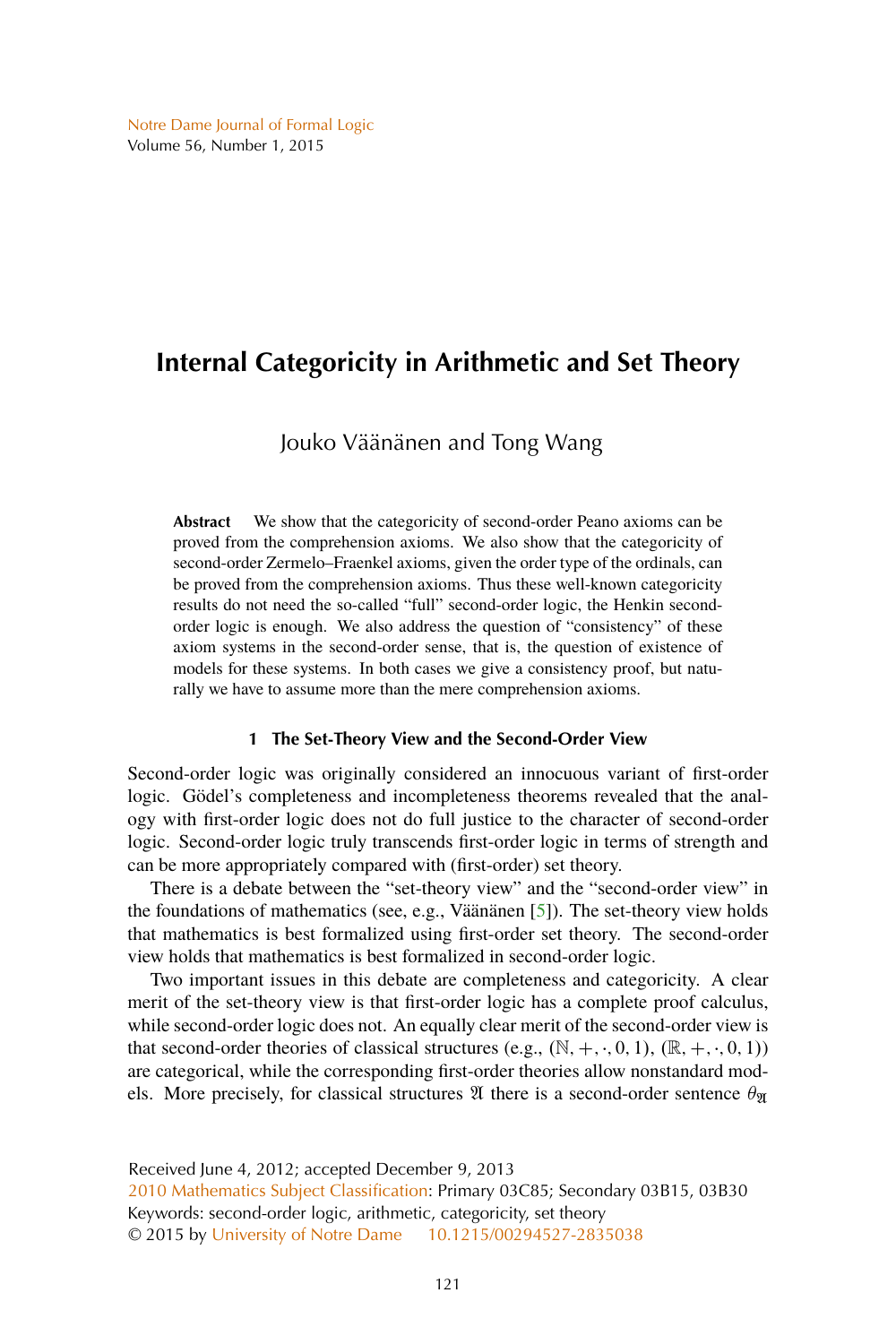<span id="page-1-0"></span>that characterizes  $X$  uniquely in the following way:

$$
\mathfrak{A} \models \theta_{\mathfrak{A}},\tag{1}
$$

$$
\forall \mathfrak{B}\forall \mathfrak{C}\big((\mathfrak{B}\models \theta_{\mathfrak{A}} \land \mathfrak{C}\models \theta_{\mathfrak{A}})\rightarrow \mathfrak{B}\cong \mathfrak{C}\big). \tag{2}
$$

However, a closer inspection shows that the matter is more subtle than a simple trade-off between completeness and categoricity. First of all, the claim that the second-order view is inferior to the set-theory view because it lacks completeness is unwarranted. It is true that *full* second-order logic does not have a complete proof calculus, but for many reasons it is more appropriate to use *Henkin second-order logic* instead of full second-order logic in a foundational quest (see [\[5\]](#page-12-0)). Henkin second-order logic, introduced in Henkin [\[3\]](#page-12-0), is the extension of the usual logical axioms with the *comprehension axioms*:

CA:  $\exists X \forall \vec{x} (X(\vec{x}) \leftrightarrow \varphi(\vec{x}))$  for any second-order formula  $\varphi$  not containing X free.

A model of Henkin second-order logic, a *Henkin model*, consists of a pair  $(\mathfrak{A}, \mathcal{G})$ , where  $\mathfrak A$  is a model in the usual first-order sense and  $\mathcal G$  is a collection of relations, functions, and subsets of A. The set  $\mathcal G$  serves as the range of the second-order variables in  $(\mathfrak{A}, \mathcal{G})$ . The schema CA asserts that all definable subsets of the model in question are in  $\mathcal G$ . Note that every full model  $(\mathfrak M, \mathcal G)$  (i.e., model of full second-order logic) is a Henkin model. We denote full Henkin models by  $(\mathfrak{M}, \mathcal{G}_{\text{full}})$ . Therefore Henkin second-order logic adds to full second-order logic the comprehension axiom, and at the same time its semantics permits a broader class of models. Importantly, Henkin second-order logic is complete with respect to this extended class of models. Both the set-theory view and the second-order logic view have a complete underlying logic, and they characterize classical structures to the same level of categoricity (see [\[5\]](#page-12-0)).

The aim of this paper is to synthesize completeness and categoricity in the secondorder view. We work within the framework of Henkin second-order logic. We want to restore the idea that second-order logic should provide unique characterizations of classical structures. We want something like  $(1)$  and  $(2)$  to be still true.

Our first innovation is the notion of *internal categoricity*. Internal categoricity is a generalization of the notion of categoricity, and was proposed in [\[5\]](#page-12-0). We say that a theory T is *internally categorical* if all models of T within a common Henkin model are witnessed to be isomorphic by the model. We will make this definition more intelligible through examples in what follows. For a detailed account of internal categoricity, and the motivation behind it, see [\[5\]](#page-12-0).

In this paper we prove that second-order theories of arithmetic and set theory are internally categorical, although they are not categorical in the classical sense. This fact suggests that nonstandard models and categoricity can exist in harmony. This restores (2).

On the other hand there is the question of consistency, that is, existence of models. There is a marked difference between the second-order consistency (i.e., existence of a model) and the first-order consistency (i.e., nonexistence of a proof of contradiction). By Gödel's completeness theorem, the nonexistence of a proof of contradiction is equivalent to the existence of a model. In second-order set theory this means that the *formalized* second-order theory (e.g., arithmetic) does not permit a proof of contradiction if and only if there is a set—in the sense of (second-order) set theory—that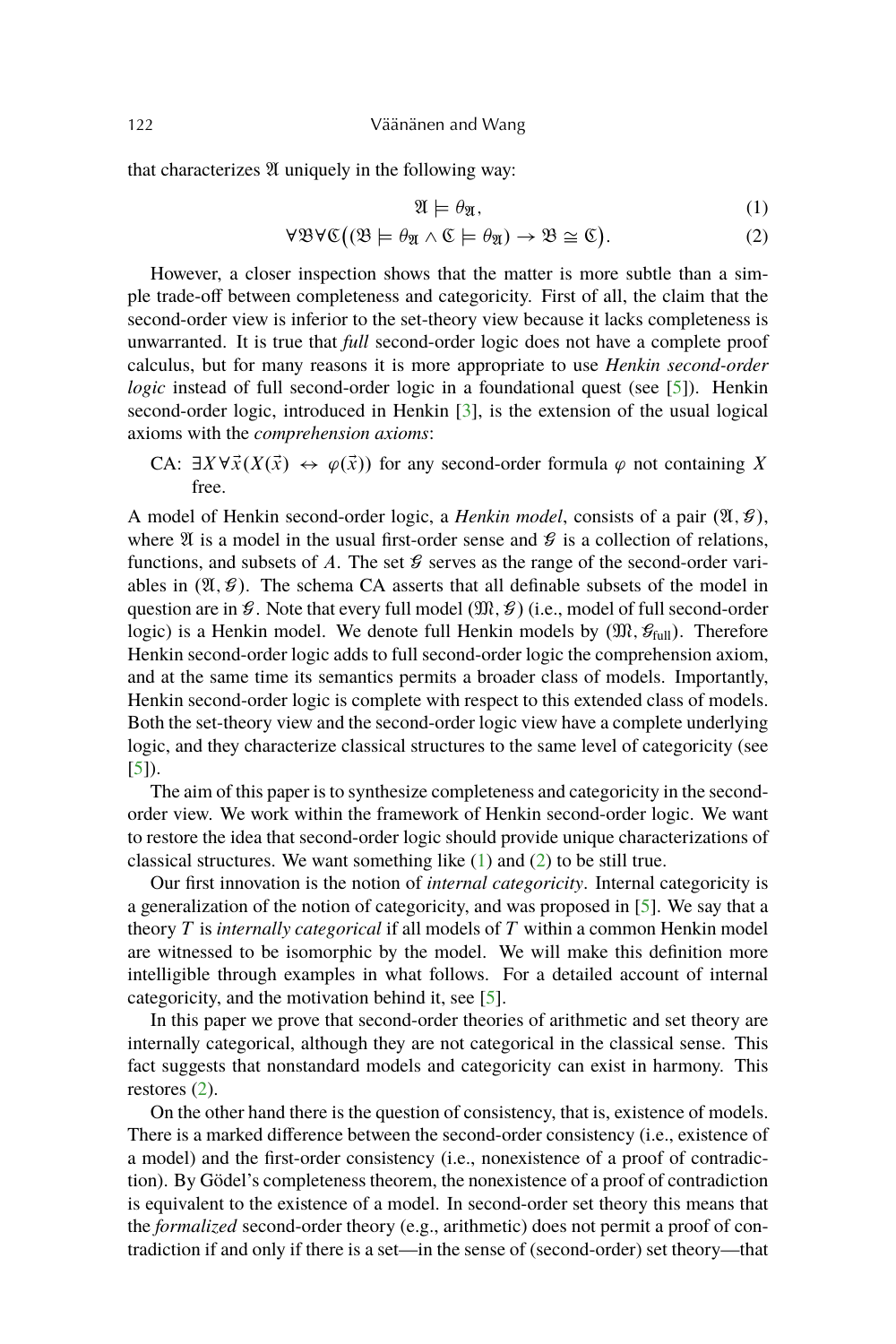<span id="page-2-0"></span>is a model of the theory. Having relations that satisfy the axioms of arithmetic is not enough for a construction of a set which is a model of arithmetic. But this is not our concern here. We ask whether there are relations which satisfy the axioms of a given theory, for example, arithmetic.

If we take second-order logic as a foundation, then the status of  $(1)$  is not clear at first glance. What exactly does it mean that  $\mathfrak{A} \models \theta_{\mathfrak{A}}$ ? It is tempting to say that the meaning of  $\mathfrak{A} \models \theta_{\mathfrak{R}}$  is given by Tarski's truth definition. However, Tarski's truth definition presupposes that we can read off the truth value of  $\mathfrak{A} \models \theta_{\mathfrak{A}}$  in the metatheory—in this case set theory. It would undermine the second-order view if the meaning of such basic notions relies on set theory. The second task of this paper is thus to prove the existence of classical structures based on more logical grounds.

Suppose that  $\theta(R_1, \ldots, R_n)$  is a potential second-order characterization of some structure  $\mathfrak{A} = (A, R_1^{\mathfrak{A}}, \dots, R_n^{\mathfrak{A}})$ . If we can prove under certain assumptions  $\Gamma$  that there exists a model of  $\theta$ , and that  $\theta$  is internally categorical, then we have, at least to some extent, restored  $(1)$  and  $(2)$ :

$$
CA + \Gamma \vdash \exists R_1, \dots, R_n \theta(R_1, \dots, R_n),
$$
\n
$$
CA \vdash \forall R_1, \dots, R_n \forall R_1, \dots, R_n \big( \big( \theta(R_1, \dots, R_n) \land \theta(R'_1, \dots, R'_n) \big) \to \mathfrak{A} \cong \mathfrak{A}^\prime \big).
$$
\n
$$
(4)
$$

In this paper we work out two prime examples of this scheme: arithmetic and set theory. We prove (3) and (4) for second-order arithmetic  $P^2$  and second-order set theory ZFC<sup>2</sup>, respectively. In Section 2 we prove internal categoricity of  $P^2$ . In Section [3](#page-4-0) we prove, under the assumption that the underlying domain is infinite, that there is a model of  $P^2$ . In Section [4](#page-5-0) we prove internal categoricity of ZFC<sup>2</sup>. In Section [5,](#page-7-0) the most extensive part of this paper, we prove, under certain large domain assumptions, that there exists a model of  $ZFC^2$ .

### **2 Internal Categoricity of Arithmetic**

The axiom system  $P<sup>2</sup>$  is the second-order version of Peano arithmetic (see Dedekind [\[2\]](#page-12-0)). For the purpose of this paper, we consider the relativized version of  $P^2$ . Let  $L = (N, S, 0)$  be the language of arithmetic. Intuitively, N denotes the underlying domain. The axioms of  $P<sup>2</sup>$  consist of

P0:  $\forall x (x \in N \rightarrow S(x) \in N),$ P1:  $\forall x \in N \neg S(x) = 0$ , P2:  $\forall x \in N \forall y \in N(S(x) = S(y) \rightarrow x = y),$ P3:  $\forall X((X(0) \land \forall x \in N(X(x))) \rightarrow X(S(x)) \rightarrow \forall x(N(x) \rightarrow X(x)).$ 

It is well known that  $P^2$  characterizes N up to isomorphism in full second-order logic. For Henkin second-order logic, this is no longer the case. A counterexample can be provided by an application of the completeness theorem. Expand the language with a new constant symbol c, and let  $\Sigma$  be the theory  $P^2 \cup \{c > S^n 0 : n \in \mathbb{N}\}.$ Clearly  $\Sigma$  is finitely satisfiable. Since Henkin second-order logic has a complete proof system, it satisfies the compactness property. Hence  $\Sigma$  has a model  $(\mathfrak{M}, \mathcal{G})$ , which is a nonstandard model of  $P^2$ . Note that  $(\mathfrak{M}, \mathcal{G})$  is a Henkin model but necessarily not a full one: in particular the standard part is not in  $\mathcal{G}$ , for otherwise it would contradict the induction clause P3.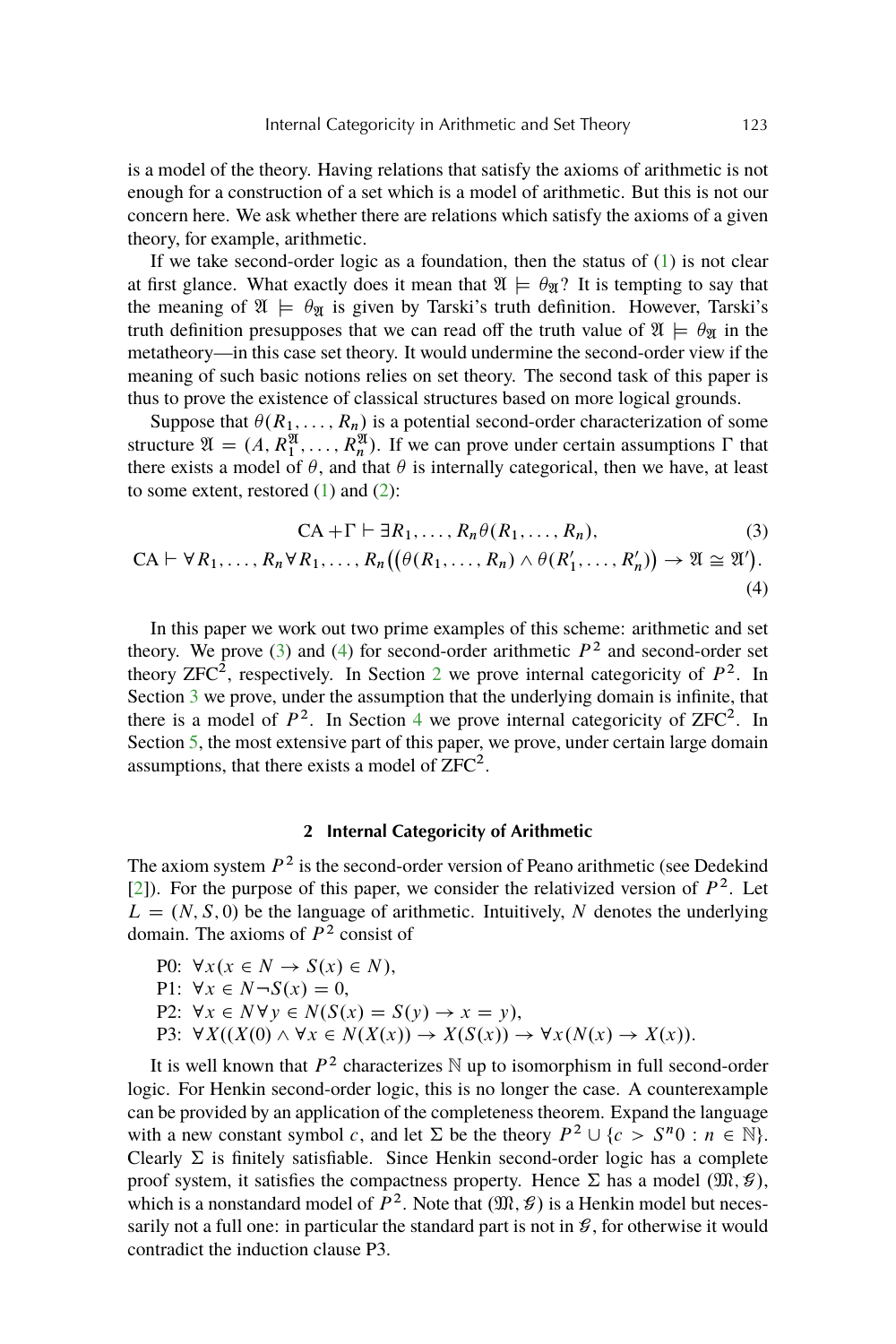Now we investigate the notion of internal categoricity. Let

$$
L = \{N, S, 0, N', S', 0'\}
$$

consist of two copies of the language of arithmetic. An essential feature of  $P^2$  is that it replaces the induction schema of first-order Peano axioms by a second-order quantification over subsets. This renders  $P^2$  a finitely axiomatizable theory. Consequently the interpretation of  $(N, S, 0)$  being a model of  $P<sup>2</sup>$  can be written as a sentence  $P^2(N, S, 0)$  in second-order logic. Similarly  $P^2(N', S', 0')$  has the intuitive meaning that the interpretation of  $(N', S', 0')$  satisfies  $P^2$ . That R is an isomorphism from the interpretation of  $(N, S, 0)$  to the interpretation of  $(N', S', 0')$  can also be written as a second-order sentence  $ISO(R, (N, S, 0), (N', S', 0'))$ . We say that  $P^2$  is *internally categorical* if whenever a Henkin model contains two copies of  $P<sup>2</sup>$ , that is,

 $(\mathfrak{M}, \mathcal{G}) \models P^2(N, S, 0) \wedge P^2(N', S', 0'),$ 

this model "sees" that these two copies are isomorphic, that is,

 $(\mathfrak{M}, \mathcal{G}) \models \exists R \, \text{ISO}(R, (N, S, 0), (N', S', 0')).$ 

We prove that  $P<sup>2</sup>$  is internally categorical under this definition. We emphasize that we do not assume any a priori connection between  $(N, S, 0)$  and  $(N', S', 0')$  below, apart from the comprehension axioms, just that they both satisfy  $P^2$ .

**Theorem 1** *Let* L *consist of two copies of the language of arithmetic, that is,*  $L = \{N, S, 0, N', S', 0'\}$ . Let CA denote the comprehension axioms in this language. *Then*

$$
CA \vdash (P^2(N, S, 0) \land P^2(N', S', 0')) \to \exists R \, \text{ISO}(R, (N, S, 0), (N', S', 0')).
$$

**Proof** Suppose that  $(\mathfrak{M}, \mathcal{G}) \models CA$  and that

- (1)  $(\mathfrak{M}, \mathcal{G}) \models P^2(N, S, 0),$
- (2)  $(\mathfrak{M}, \mathcal{G}) \models P^2(N', S', 0'),$
- (3) N, S, N', S'  $\in \mathcal{G}$ .

We want to show that there is an  $R \in \mathcal{G}$  such that  $R : (N, S, 0) \cong (N', S', 0')$ . Let

$$
R = \bigcap \{ P \in \mathcal{G} : P(0,0') \wedge \forall x \in N \forall y \in N' (P(x,y) \rightarrow P(S(x),S'(y))) \}.
$$

Note that R is a definable subset of M, so  $R \in \mathcal{G}$ . For any  $c, d \in M$  we have

$$
R(c,d) \leftrightarrow \forall P((P(0,0') \land \forall x \in N \forall y \in N'(P(x,y) \to P(S(x),S'(y))))
$$
  
\n
$$
\rightarrow P(c,d)).
$$

By the comprehension axiom,  $R \in \mathcal{G}$ . It is easy to verify that  $R(0, 0')$  and that  $\forall x \in N \forall y \in N'(R(x, y) \rightarrow R(S(x), S'(y)))$ . From these we prove that R is an isomorphism from  $(N, S, 0)$  to  $(N', S', 0')$ .

We claim that R is total. By the definition of R,  $0 \in \text{dom}(R)$  and  $\forall x \in N$ .  $dom(R) \rightarrow S(x) \in dom(R)$ . Hence by P3,  $dom(R) = N$ . Surjectivity is proved similarly. Next we show that R is functional. Let  $X = \{x \in N : \exists! y \ R(x, y)\}.$  We prove  $\dot{X} = N$  by induction. For the base case, suppose  $R(0, a)$  for  $a \neq 0'$ . Now we define  $R' = R - \{(0, a)\}\)$ . Note that R' also satisfies  $R'(0, 0') \wedge \forall x \in N \forall y \in$  $N'(R'(x, y) \to R'(S(x), S'(y)))$ , contradicting the minimality of R. The induction case is similar. Injectivity is proved similarly. Finally, the homomorphism property of R follows directly from the definition of R. $\Box$ 

<span id="page-3-0"></span>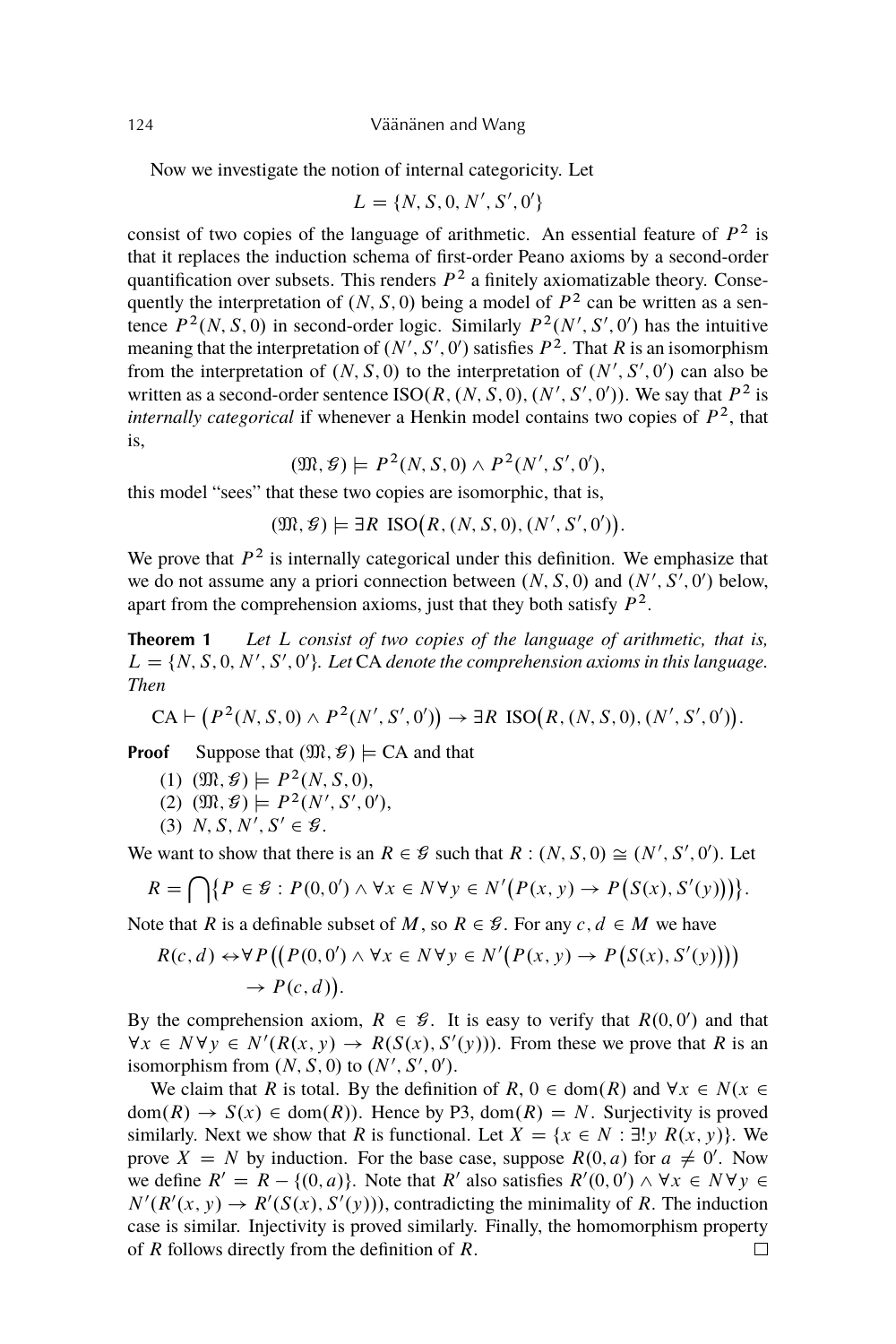<span id="page-4-0"></span>For a recent investigation of the reverse mathematical status of second-order categoricity of arithmetic, see Simpson and Yokoyama [\[4\]](#page-12-0).

Note that if  $(\mathfrak{M}, \mathcal{G})$  and  $(\mathfrak{M}', \mathcal{G}')$  are two nonisomorphic models of the comprehension axioms CA, there is no reason to believe that  $(N, S, 0)$  which satisfies  $P<sup>2</sup>$  in  $(\mathfrak{M}, \mathcal{G})$  would be isomorphic to any  $(N', S', 0')$  which satisfies  $P^2$  in  $(\mathfrak{M}', \mathcal{G}')$ . The two models  $(N, S, 0)$  and  $(N', S', 0')$  are not models of  $P<sup>2</sup>$  in the same *sense*. The first is a model of  $P^2$  in the sense of  $(\mathfrak{M}, \mathcal{G})$ , the second in the sense of  $(\mathfrak{M}', \mathcal{G}')$ . Categoricity holds only with respect to structures that are models of  $P^2$  in the same sense. The *true* sense of being a model of  $P<sup>2</sup>$  is captured by the full models ( $\mathfrak{M}, \mathcal{G}_{full}$ ). If  $(N, S, 0)$  satisfies  $P^2$  in a full model, then  $(N, S, 0)$  is isomorphic to the standard model of arithmetic. In particular, all such are isomorphic to each other by the transitivity of isomorphism. Internal categoricity says that it is not only the models of  $P^2$  in the full models that are isomorphic but even all models of  $P^2$  in any fixed—full or not—model of CA.

### **3 Model Existence for Arithmetic**

Our next concern is the second-order consistency of  $P<sup>2</sup>$ , that is, the existence of relations that satisfy the axioms of  $P^2$ . CA alone cannot prove that there is a model of arithmetic: in particular, all finite full models are models of CA, but they cannot contain models of  $P^2$ . Therefore we make the additional assumption that the underlying domain of our model of CA is infinite. More precisely, we assume that the model contains a nonsurjective injective mapping F.

**Theorem 2** *Let*  $(\mathfrak{M}, \mathcal{G})$  *be a Henkin model. Suppose* 

$$
(\mathfrak{M}, \mathcal{G}) \models \exists F \exists z (\forall x \forall y (F(x) = F(y) \rightarrow x = y) \land z \notin \text{ran}(F)).
$$

*Then*

$$
(\mathfrak{M}, \mathcal{G}) \models \exists N \exists S \exists w P^2(N, S, w).
$$

**Proof** Choose  $F \in \mathcal{G}$ ,  $a \in M$  such that F is injective and a is not in the range of  $F$ . We take the closure of a under  $F$ . Let

$$
N = \bigcap \{ X \subset M : X(a) \wedge \forall x \big( X(x) \to X\big( F(x) \big) \big) \}.
$$

By the same reasoning as in the proof of Theorem [1,](#page-3-0)  $N$  is definable, so the comprehension axiom implies  $N \in \mathcal{G}$ . It is easy to see that  $(\mathfrak{M}, \mathcal{G}) \models P^2(N, F, a)$ .  $\Box$ 

The assumption of a one-one function which is not onto is very natural for constructing a model of arithmetic, because it directly gives the successor function. One can start with any other second-order assumption and try to use the comprehension axioms and, when needed, axioms of choice (see AC below), to derive the existence of a model of arithmetic. Possible candidates for such second-order assumptions are "There is a linear order without a last element," "There is a dense linear order," "There is an onto map from a proper subset of the universe onto the universe," "There is a linear order which is not isomorphic to its inverse order," and so on. Probably the investigation of such assumptions would closely resemble elementary set theory even if it is carried out entirely in second-order logic.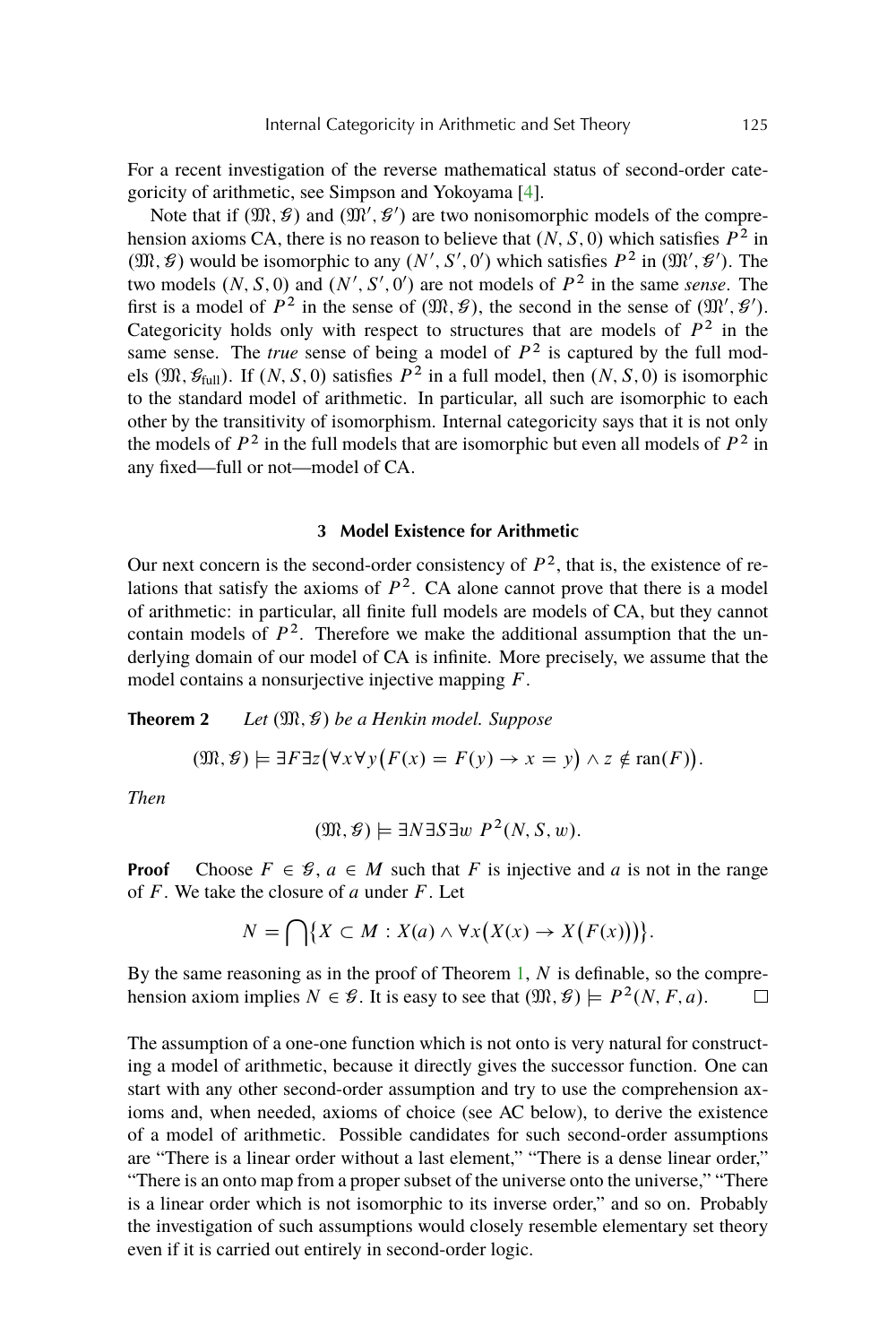### <span id="page-5-0"></span>126 Väänänen and Wang

### **4 Internal Categoricity of Set Theory**

In the same fashion as  $P^2$ , we have the second-order counterpart  $ZFC^2$  of the  $ZFC$ axioms of set theory. Consider the second-order language of set theory consisting of a single nonlogical symbol  $\in$ . ZFC<sup>2</sup> has the same axioms for extensionality, union, pair, power set, infinity, regularity, and choice as ZFC. As for separation and replacement,  $ZFC^2$  replaces the axiom schemata with second-order versions. Separation and replacement then read as follows:<sup>[1](#page-12-0)</sup>

Sep:  $\forall X \forall x \exists y (\forall z (z \in y \leftrightarrow (z \in x \land X(z))))$ ,

Rep:  $\forall x (\forall u \forall z \forall z' ((u \in x \land X(u,z) \land X(u,z')) \rightarrow z = z') \rightarrow \exists y \forall z (z \in y \leftrightarrow z')$  $\exists u (u \in x \wedge X(u,z))$ ).

It is not reasonable to suggest internal categoricity for  $ZFC^2$  as it is. Zermelo proved that the (full) models of ZFC<sup>[2](#page-12-0)</sup> are—up to isomorphism—the structures<sup>2</sup>  $V_{\kappa}$ for  $\kappa$  an inaccessible cardinal (see Zermelo [\[6\]](#page-12-0)). For two different inaccessibles  $\kappa$  and  $\lambda$ ,  $V_{\kappa}$  and  $V_{\lambda}$  are not isomorphic. However, if we assume that two models of ZFC<sup>2</sup> are "of the same height," that is, there is an isomorphism between the ordinals in the first model and the ordinals in second model, we can prove that they are isomorphic.

Below we use E to denote the  $\in$ -relation of set theory and V to denote the universe of set theory. By ZFC<sup>2</sup>(*V*, *E*) we mean the relativization of ZFC<sup>2</sup> to the predicate *V* with E as the  $\in$ -relation.

**Theorem 3** *Let*  $L = \{V, E, V', E'\}$  consist of two copies of the language of set *theory. Let*  $(\mathfrak{M}, \mathcal{G})$  *be a Henkin model in the vocabulary L. Suppose* 

- $(I)$   $(\mathfrak{M}, \mathcal{G}) \models \text{ZFC}^2(V, E),$
- $(2)$   $(\mathfrak{M}, \mathcal{G}) \models \text{ZFC}^2(V', E'),$
- $(3)$  V, V', E, E'  $\in \mathcal{G}$ ,
- $(4)$   $(\mathfrak{M}, \mathcal{G}) \models \exists \pi \ \text{ISO}(\pi, \text{Ord}, \text{Ord}'),$  where Ord *and* Ord' *denote order types of the ordinals in*  $(V, E)$  *and*  $(V', E')$ *, respectively.*

*Then*  $(\mathfrak{M}, \mathcal{G}) \models \exists R \ \text{ISO}(R, (V, E), (V', E')).$ 

**Proof** Choose an isomorphism  $\pi \in \mathcal{G}$ : Ord  $\cong$  Ord'. We use a back-and-forth criterion to define an isomorphism between  $V$  and  $V'$ . Let

$$
R = \bigcap \{ P \in \mathcal{G} : \pi \subset P, \forall x \in V \forall y \in V' \mid (\forall z E x \exists u E' y P(z, u) \land \forall u E' y \exists z E x P(z, u)) \to P(x, y) \}.
$$

We may think of R as the minimal extension of  $\pi$  respecting E and E'. By construction  $R$  is in  $\mathcal G$ . Moreover,  $R$  satisfies

(a)  $\pi \subset R$ , (b)  $\forall x \in V \forall y \in V'((\forall z E x \exists u E' y R(z, u) \land \forall u E' y \exists z E x R(z, u)) \leftrightarrow$  $R(x, y)$ ).

The forward direction in (b) follows from the definition of  $R$ . The converse follows from the minimality of  $R$ . The property (b) gives us a general criterion to decide whether  $R(x, y)$  holds. We proceed to prove that R is an isomorphism.

**Claim 1** *The relation* R*, when defined, is an isomorphism onto its image.*

First we prove that R is functional. Let  $x \in V$  be an E-minimal element such that there are y,  $y' \in V'$  with  $y \neq y'$ ,  $R(x, y)$ , and  $R(x, y')$ . By extensionality, without loss of generality there is  $u \in V'$  such that  $uE'y$ ,  $\neg uE'y'$ . Since we have  $R(x, y)$ ,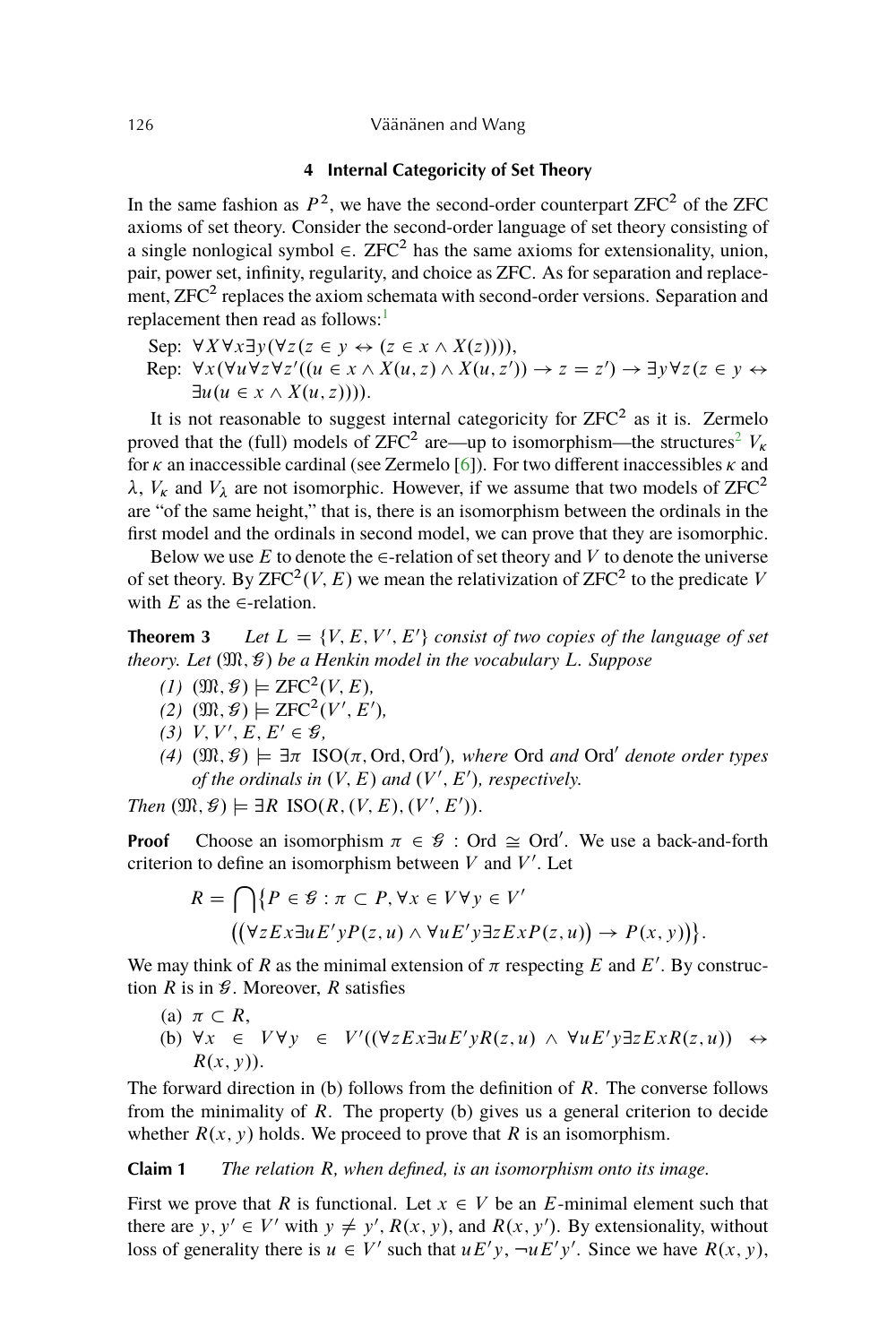by property (b) above there is  $z E x$  such that  $R(z, u)$ . Similarly, there is  $u' E'y'$  such that  $R(z, u')$ . Since  $\neg u E' y$ ,  $u \neq u'$ . Now we have  $R(z, u)$  and  $R(z, u')$  for  $z E x$ , contradicting the minimality of  $x$ .

By exchanging the role of V and V' in the above argument we can prove that R is injective. That R respects the relations E and E' is clear. Hence R is an isomorphism onto its image when it is defined.

Below  $V_{\alpha}$  refers to the cumulative hierarchy in the sense of  $(V, E)$ ; similarly  $V_{\alpha}'$ refers to the cumulative hierarchy in the sense of  $(V', E')$ . The power-set operation in the sense of  $(V, E)$  is denoted by  $P$ , and in the sense of  $(V', E')$  it is denoted by  $\mathcal{P}^{\prime}$ .

# **Claim 2** *For each*  $\alpha \in \text{Ord}$ ,  $R: V_{\alpha} \to V'_{\pi(\alpha)}$  *is an isomorphism.*

For the base case  $R : \emptyset \rightarrow \emptyset'$  this is trivially true. For the successor case, suppose that  $R : V_\alpha \to V'_{\pi(\alpha)}$  is an isomorphism; we aim to show that so is  $R: V_{\alpha+1} \to V'_{\pi(\alpha+1)}$ . Thanks to (i) it suffices to prove that R is defined on  $V_{\alpha+1}$  and that  $R \upharpoonright V_{\alpha+1}$  is onto  $V'_{\pi(\alpha+1)}$ . Pick an arbitrary  $y \in \mathcal{P}(V_{\alpha})$ , that is,  $Ext(y) \subset V_{\alpha}$ , where  $Ext(x) = \{y \in M : yEx\}$ , the "extension" of x. By induction hypothesis  $R(\text{Ext}(y)) \subset V_{\pi(\alpha)}$ . Let  $z E \mathcal{P}'(V_{\pi(\alpha)}')$  be such that  $\text{Ext}(z) = R(\text{Ext}(y))$ . It is straightforward to see by property (b) that  $R(y, z)$ . Since y is arbitrary, R is defined on  $V_{\alpha+1}$ . Symmetrically we can prove that  $R \restriction V_{\alpha+1}$  is onto  $V'_{\pi(\alpha+1)}$ .

The limit case is straightforward.

## **Claim 3** *The relation*  $R: V \to V'$  *is an isomorphism.*

Step (ii) implies that  $R: V \to V'$  is an embedding. Since  $\pi$  is an isomorphism between the ordinals in V and in V', the dual argument using  $\pi^{-1}$  shows that  $R^{-1}$  is also an embedding. Therefore  $R$  is an isomorphism from  $V$  to  $V'$ .  $\Box$ 

A special case of the internal categoricity, given the order type of the ordinals, of  $ZFC<sup>2</sup>$  is that  $ZFC<sup>2</sup>$  in the sense of any full Henkin model is categorical, given the (inaccessible) order type of the ordinals. In particular the continuum hypothesis (CH)

$$
2^{\aleph_0}=\aleph_1
$$

is famously decided by  $ZFC^2$  as a full second-order theory. In other words, if a full Henkin model has any models of  $ZFC^2$ , they all agree about CH. However, it is an immediate consequence of the classical results of Paul Cohen on CH that if there is a Henkin model with a model for ZFC $^2$ , then there are Henkin models  $(\mathfrak{M}_1,\mathscr{G}_1)$  and  $(\mathfrak{M}_2, \mathcal{G}_2)$  such that

- [\(1\)](#page-1-0)  $(\mathfrak{M}_1, \mathcal{G}_1) \models$  "ZFC<sup>2</sup>  $\models$  CH",
- [\(2\)](#page-1-0)  $(\mathfrak{M}_2, \mathcal{G}_2) \models$  "ZFC<sup>2</sup>  $\models \neg \text{CH}$ ".

We can add to this list. Every full Henkin model  $(\mathfrak{M}, \mathcal{G}_{full})$  satisfies

[\(3\)](#page-2-0)  $(\mathfrak{M}, \mathcal{G}_{\text{full}}) \models$  "ZFC<sup>2</sup>  $\models$  CH"  $\vee$  "ZFC<sup>2</sup>  $\models \neg \text{CH}$ ".

By the truth definition, full Henkin models divide into two classes:

$$
K_{\text{full}}^1 = \{ (\mathfrak{M}, \mathcal{G}_{\text{full}}) : (\mathfrak{M}, \mathcal{G}_{\text{full}}) \models \text{``ZFC}^2 \models \text{CH''} \},
$$
  

$$
K_{\text{full}}^2 = \{ (\mathfrak{M}, \mathcal{G}_{\text{full}}) : (\mathfrak{M}, \mathcal{G}_{\text{full}}) \models \text{``ZFC}^2 \models \neg \text{CH''} \}.
$$

We know that exactly one of these classes is nonempty, but we do not know which. By [\(1\)](#page-1-0) and [\(2\)](#page-1-0) above we know that the class of all Henkin models divides into two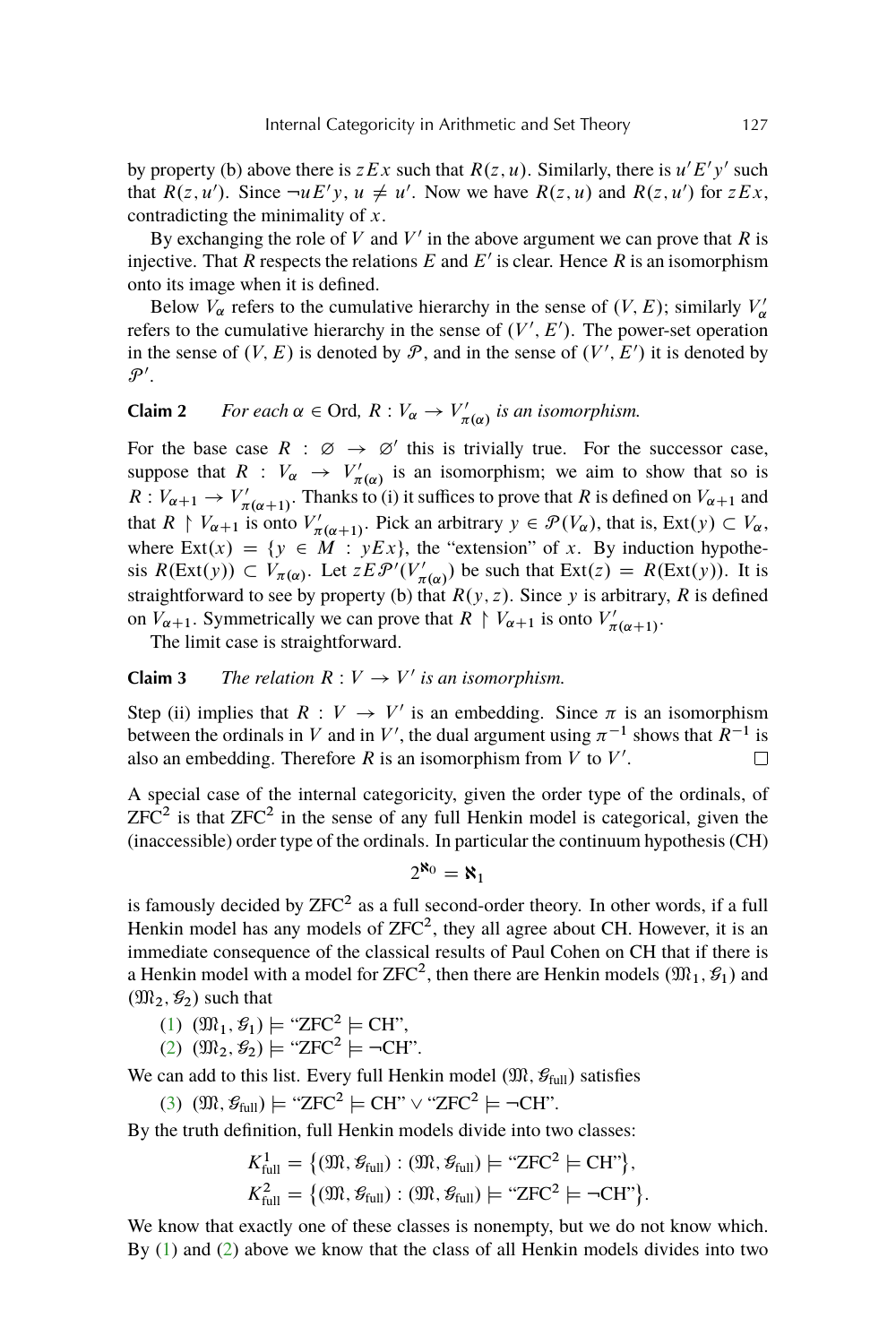classes:

$$
K^{1} = \{(\mathfrak{M}, \mathcal{G}) : (\mathfrak{M}, \mathcal{G}) \models \text{``ZFC}^{2} \models \text{CH"}\},
$$
  

$$
K^{2} = \{(\mathfrak{M}, \mathcal{G}) : (\mathfrak{M}, \mathcal{G}) \models \text{``ZFC}^{2} \models \neg \text{CH"}\},
$$

and *both* classes are nonempty. Of course,

$$
K_{\text{full}}^1 \subset K^1, \qquad K_{\text{full}}^2 \subset K^2
$$

:

Thus  $ZFC^2$  decides CH, but which way it decides depends on our understanding of second-order logic. If we relegate decisions about second-order logic to set theory, we essentially enhance the comprehension axioms with new axioms which arise from contemplation in set theory. Unfortunately the discussion in set theory about CH is still open, so no clue comes from there. One day we may know which of  $K_{\text{full}}^1$  and  $K<sub>full</sub><sup>2</sup>$  is nonempty. Most probably this is a result of enhancing the comprehension axioms, reflecting developments in set theory, with new axioms so that the concept of a Henkin model becomes sufficiently narrow to render one of  $K^1$  or  $K^2$  empty, and that is the reason why we can in that situation decide which of  $K_{\text{full}}^1$  and  $K_{\text{full}}^2$  is empty.

### **5 Model Existence for Set Theory**

In this section we seek to establish the second-order consistency—that is, model existence—of  $ZFC^2$  under certain large domain assumptions, just as we proved the consistency (model existence) for second-order arithmetic from the assumption of a one-one function which is not onto. The key ingredient here is a power-set operation which generates the set-theoretic structure by iteration.

Let  $(\mathfrak{M}, \mathcal{G})$  be a Henkin model. To cope with the relevant set-theoretical terminology, in this section we refer to elements  $x$  of  $M$  as "sets" and subsets  $X$  of  $M$  in  $\mathcal G$  as "classes." Let  $\mu(X)$  be the formula saying that X is of smaller cardinality than the universe or, in brief, " $X$  is small":

$$
\mu(X) =_{\text{def}} \neg \exists F \left( \text{``} F \text{ is injective''} \land \forall x \ X \big( F(x) \big) \right).
$$

Let  $\eta(X, Y, E)$  be the formula saying that Y behaves like the power set of X, with E taken to be the intended membership relation:

$$
\eta(X, Y, E) =_{\text{def}} \forall x \forall y (xEy \rightarrow (X(x) \land Y(y)))
$$
  
 
$$
\land \forall x, y \in Y ((\forall z \in X (zEx \leftrightarrow zEy)) \rightarrow x = y)
$$
  
 
$$
\land \forall Z \subset X \exists y \in Y \forall z (Z(z) \leftrightarrow zEy).
$$

Then the following sentence says that every small class has a power set:

$$
\forall X (\mu(X) \to \exists Y, E (\mu(Y) \land \eta(X, Y, E))). \tag{5}
$$

We can also express that the cardinality of the universe is inaccessible, namely, that the union of a family of small sets indexed by a small set is always small:

$$
\forall X \forall R \big(\mu(X) \land \forall x\big) \in X \mu\big(R(x, -)\big) \to \mu\big(R(X)\big),\tag{6}
$$

where  $R(x, -)$  denotes the image of x under R, and  $R(X)$  denotes the image of the class X under R. Note that  $R(X) = \bigcup_{x \in X} R(x, -)$ .

The models of ZFC<sup>2</sup> are of the form  $V_k$  for  $\kappa$  an inaccessible cardinal. For such  $\kappa$  we have  $|V_{\kappa}| = \kappa$ . Condition (5) implies that the cardinality of the universe is a strong limit cardinal; condition (6) implies that the cardinality of the universe is a

<span id="page-7-0"></span>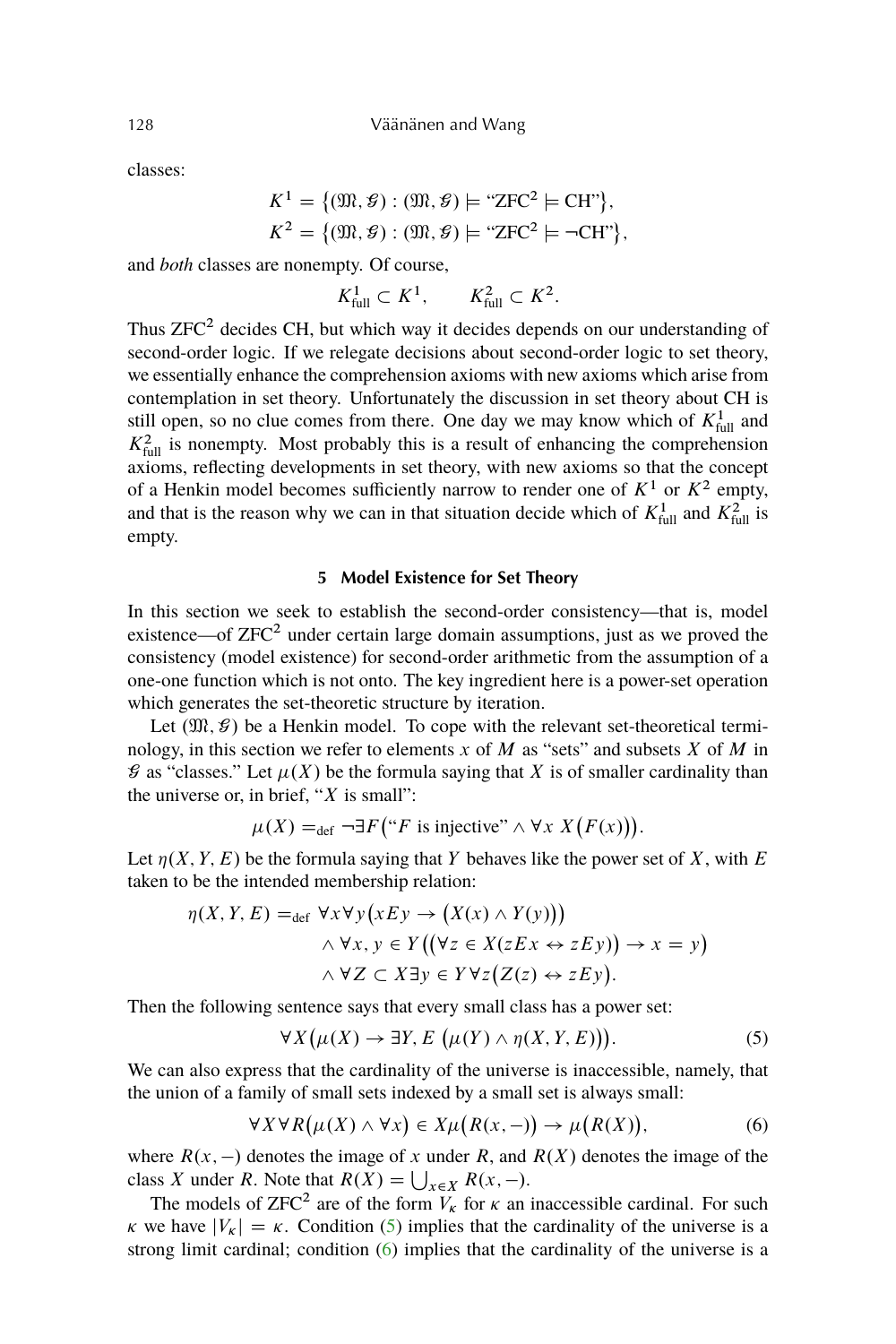<span id="page-8-0"></span>regular cardinal. Quite naturally, our first guess is that  $(5)$  and  $(6)$  together would imply that there is a model of  $ZFC^2$ :

$$
(5) + (6) \vdash \exists M, E \, ZFC^2(M, E)?
$$

Tempting as it is, a moment's reflection shows that this plan does not work. It is not enough to postulate that there is a power set for each small set, but we also need these power sets to be compatible with each other, in order to glue them together and generate the set-theoretic structure. For example, suppose  $X \subset Y$ . Ideally we would have  $\mathcal{P}(X) \subset \mathcal{P}(Y)$ , but this is not a priori a consequence of [\(5\)](#page-7-0) and [\(6\)](#page-7-0). In order to remedy this defect, we will impose a compatibility assumption on the power set operation. The price we pay is that the resulting postulate amounts to assuming the existence of a third-order object. However, this is in harmony with Gödel's second incompleteness theorem, which suggests that one has to go to a higher type to prove the consistency of a formal system.

Our postulates, stronger than  $(5)$  and  $(6)$  above, are as follows. We use a semantic formulation.

**Definition 1** Suppose that  $(\mathfrak{M}, \mathcal{G})$  is a Henkin model in a vocabulary with second-order function symbols  $P$  and  $\mathcal{E}$ . Let  $\Gamma$  consist of the following axioms, involving P and E. For all small X, Y (letting  $E<sub>X</sub>$  denote  $\mathcal{E}(X)$ ) we have the following.

- (a) The class  $P(X)$  is small. Moreover,
	- (i)  $\eta(X, P(X), E_X)$ , with  $\eta$  as defined in Section [4;](#page-5-0)
	- (ii)  $X \subset Y \to P(X) \subset P(Y)$ ;

(iii) 
$$
X \subset Y \to \forall y \in P(X)(\{u \in X : uE_Xy\} = \{u \in Y : uE_Yy\}).
$$

(b) The cardinality of the universe is regular; $3$  that is,

$$
\forall X \forall R(\mu(X) \land \forall x \in X \mu(R(x, -)) \to \mu(R(X))).
$$

(c) Each  $E_X$  is well founded;<sup>[4](#page-12-0)</sup> that is,

$$
\forall Y \big( \exists x Y(x) \rightarrow \exists x \big( Y(x) \land \forall z \big( Y(z) \rightarrow \neg z E_X y \big) \big) \big).
$$

(d) There is a small transitive class  $X$  such that it is infinite; that is, there is an injective function into a proper subclass. A class X is *transitive*, if

$$
\forall x (X(x) \to \forall y (\exists Y(y E_Y x) \to X(y))).
$$

If we allowed third-order quantification, we could existentially quantify  $P$  and  $\mathcal E$ in  $\Gamma$ . Then  $\Gamma$  would become a higher-order axiom in the empty vocabulary.

We also assume the following formulation of the axiom of choice (AC) in secondorder logic in addition to the comprehension axioms:

AC: 
$$
\forall R(\forall x \exists y R(x, y) \rightarrow \exists F \forall x R(x, F(x))).
$$

The main result of this section is the following.

**Theorem 4** *We have*  $CA + AC + \Gamma \vdash \exists M, E \text{ ZFC}^2(M, E)$ .

The proof extends over several lemmas and propositions. For any small  $X$  and  $y \in P(X)$ , define the *extension of* y *in* X to be  $\text{Ext}_X(y) = \{u \in X : uE_X y\}.$ Requirement (a.iii) says that whenever Y is a superset of X and y is a member of  $P(X)$  (and hence by (a.ii) a member of  $P(Y)$ ),  $\text{Ext}_Y(y)$  is equal to  $\text{Ext}_X(x)$ . Upon reflection this is indeed what is the case in the real set-theoretic universe. For any set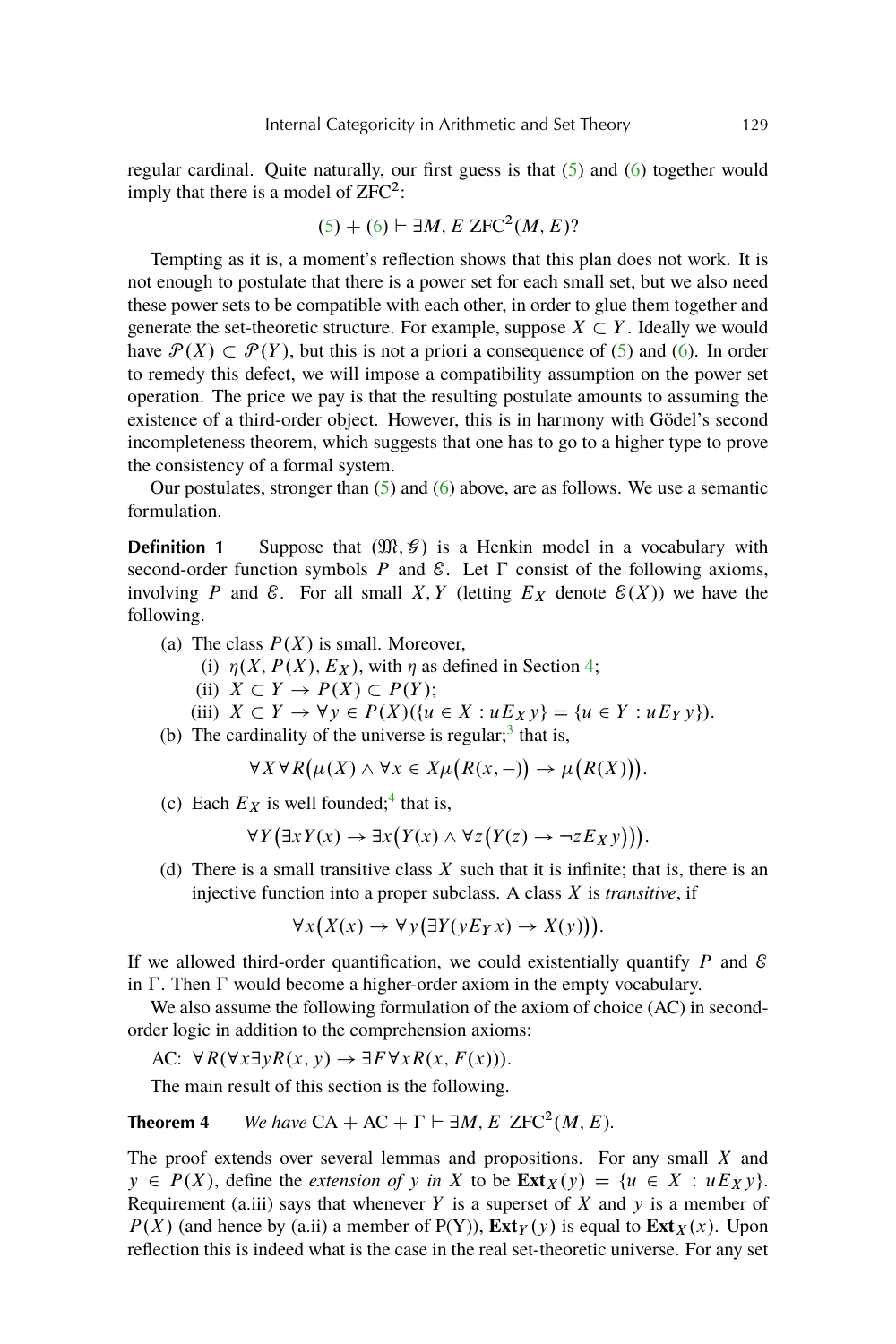<span id="page-9-0"></span>x there corresponds a power set  $\mathcal{P}(x)$ , and this  $\mathcal{P}(x)$  will not change as we regard x as the subset of varying supersets.

Postulate (d) guarantees that the model we construct contains an infinite object. Without this assumption, the structure we end up with could very well be  $V_{\omega}$ , satisfying every axiom of  $ZFC^2$  except the axiom of infinity.

We now construct a model of  $ZFC^2$  in much the same way as we did for  $P^2$ . We choose a witness  $C$  for postulate (d). We define  $V$  to be the closure of  $C$  under the power set operation P:

$$
V = \bigcap \{ N \in \mathcal{G} : C \subset N, \forall X \subset N(\mu(X) \to P(X) \subset N) \},\
$$

and we let the binary relation  $E$  be the union of the local relations:

$$
E = \bigcup \{ E_X : X \subset V, \mu(X) \}.
$$

The comprehension axiom implies that  $V, E \in \mathcal{G}$ .

Now we set out to prove that  $(V, E) \models \text{ZFC}^2$ , by which we mean  $(\mathfrak{M}, \mathcal{G}) \models$  $ZFC<sup>2</sup>(V, E)$ . Below we usually mean by a formula its relativization to V unless otherwise specified.

First several lemmas. By the definition of E as the union of the classes  $E<sub>X</sub>$ , we have  $\text{Ext}(y) = \bigcup_X \text{Ext}_X(y)$ . The following lemma shows that it suffices to consider one such X.

**Lemma 1** *For any* y and any X such that  $y \in P(X)$ ,  $Ext(y) = Ext_X(y)$ . Equiv*alently, for any*  $u$ *,*  $uEy$  *if and only if*  $uE_Xy$ *.* 

**Proof** By definition  $uE_X y$  implies  $uE_y$ . Now we prove the other direction. Suppose  $uEy$ ; then  $uE'_{X}y$  for some X'. Suppose also that u is not in X. Consider the set  $X \cup \overline{X'}$ . By postulate (b) on regularity, the union of two small sets is small; hence P is defined on  $X \cup X'$ . By postulate (a.iii) we have  $\text{Ext}_X(y) = \text{Ext}_{X \cup X'}(y) = \text{Ext}_{X'}(y)$ . But this is a contradiction, since  $u \in \mathbf{Ext}_{X}(y)$  yet  $u \notin \mathbf{Ext}_{X}(y)$ .  $\Box$ 

**Lemma 2 (Comprehension)** *We have*  $(V, E) \models \forall X (\mu(X) \rightarrow \exists y \ \text{Ext}(y) = X)$ *.* 

**Proof** Choose  $y \in P(X)$  such that  $\text{Ext}_X(y) = X$ . This is guaranteed by (a.i). By Lemma 1,  $X = \text{Ext}_X(y) = \text{Ext}(y)$ .  $\Box$ 

We refer to this lemma henceforth as the *comprehension lemma*. Together with CA, this lemma tells us that for any class  $X$ , if it is definable and small, then there is a set  $x$  with extension  $X$ . This will be our key apparatus for proving existential claims in the  $ZFC^2$ -axioms.

**Lemma 3 (Every set is small)** *We have*  $(V, E) \models \forall x \mu(Ext(x))$ .

**Proof** We distinguish two cases. First suppose  $x \notin C$ . Recall that C is a fixed witness for postulate (d). Suppose that  $Ext(x)$  is not small. Then  $x \notin P(X)$  for all small X, for otherwise  $Ext(x) = Ext_X(x) \subset X$  and hence is small. Now we consider the model  $V' = V - \{x\}$ . V' is also closed under P, since x is not in any  $P(X)$ . Moreover, V' still contains C for  $x \notin C$ . This contradicts the construction of V as the minimal such class. On the other hand if  $x \in C$ , by the transitivity of C we have that  $\text{Ext}(x) \subset C$ , and hence  $\text{Ext}(x)$  is small.  $\Box$ 

We can now verify the axioms of set theory.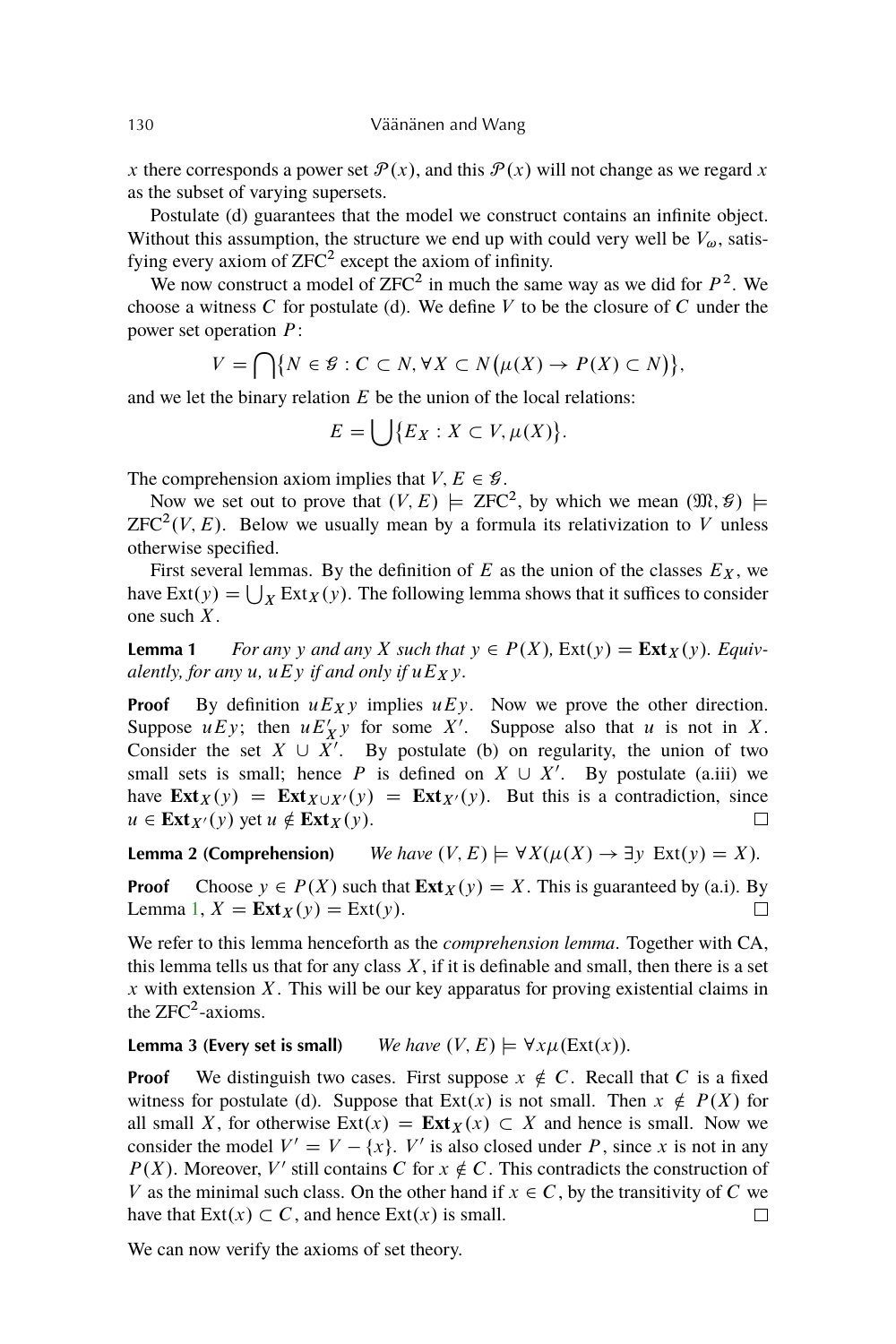**Proposition 1 (Extensionality)** *We have*  $(V, E) \models \forall x \forall y (\forall z (zEX \leftrightarrow zEy) \rightarrow$  $x = y$ *)*.

**Proof** Suppose Ext $(x) = \text{Ext}(y) = Z$ . By Lemma [1,](#page-9-0)  $\text{Ext}(x) = \text{Ext}_X(x)$  for some small X, and  $Ext(y) = Ext_Y(y)$  for some small Y. Consider the set  $X \cup Y$ . We have  $\text{Ext}_{X \cup Y}(x) = \text{Ext}_{X}(x) = \text{Ext}(x) = \text{Ext}(y) = \text{Ext}_{Y}(y) = \text{Ext}_{X \cup Y}(y)$ . We know that extensionality holds locally by (a.i); hence  $x = y$ .  $\Box$ 

**Proposition 2 (Power set)** *We have* .V; E/ ˆ 8x9y8z.zEy \$ 8u.uEz !  $uEx)$ ).

**Proof** The power-set axiom becomes  $\exists y (\forall z (zEy \leftrightarrow X(z)))$ , where X is defined by  $\forall z (X(z) \leftrightarrow \forall w (wEz \rightarrow wEx))$ . For any  $z \in X$ ,  $Ext(z) \subset Ext(x)$ ; therefore  $z \in P(\text{Ext}(x))$ . Since z is arbitrary, we have  $X \subset P(\text{Ext}(x))$ , and hence X is small. By the comprehension lemma there is a y such that  $Ext(y) = X$ .  $\Box$ 

The pairing, separation, and replacement axioms follow from the comprehension lemma. In each case, it is rather straightforward to verify that the set we desire is small.

**Proposition 3 (Pair)** *We have*  $(V, E) \models \forall x \forall y \exists z \forall w (wEz \leftrightarrow (w = x \lor w = y))$ *.* 

**Proposition 4 (Separation)** *We have*  $(V, E) \models \forall X \forall x \exists y (\forall z (z E y \leftrightarrow (z E x \land z E y))$  $X(z))$ )).

**Proposition 5 (Replacement)** *If a class* F *is a function, then for every set* x,  $F(x)$ *is a set.*

**Proof** Suppose that  $x$  is a set and that  $F$  is a functional class. Let

$$
Y = \{ y \in V : \exists z (zEx \wedge F(z) = y) \}.
$$

By the axiom of choice of second-order logic there is a functional class G that associates to each  $y \in Y$  one of its preimages, that is,  $F(G(y)) = y$ . By the functionality of F, G is an injective mapping from Y into  $Ext(x)$ . Since  $Ext(x)$  is small, Y is also small. Therefore by the comprehension lemma there is a set  $\gamma$  with extension Y. This is the set we desired.  $\Box$ 

The axiom of union requires the postulate on regularity.

**Proposition 6 (Union)** We have  $(V, E) \models \forall x \exists y \forall z (z E x \leftrightarrow \exists w (w E x \land z E w)).$ 

**Proof** By the regularity postulate (b), the class  $\bigcup_{w \in X} \text{Ext}(w)$  is small, and hence it is a set by the comprehension lemma.  $\Box$ 

The proof of the axiom of regularity is based on postulate (c).

**Proposition 7 (Regularity)**  $(V, E) \models "Every set has an E-minimal element."$ 

**Proof** Choose an arbitrary element x, and suppose that  $Ext(x)$  does not have a minimal element. Then there is an infinite descending chain  $\cdots x_n Ex_{n-1} \cdots$  $x_2Ex_1Ex_0$  in Ext(x). Let  $Z = \{x_0, x_1, \ldots, x_n, \ldots\}$ . Now for each  $x_n$  in  $Z$   $(n > 0)$ there is a small set  $Y_{x_n}$  such that  $x_n E_{Y_{x_n}} x_{n-1}$ . Take  $Y = \bigcup_{z \in Z} Y_z$ . Z is a subset of  $Ext(x)$  and hence is small; therefore by regularity Y is also small. Moreover,  $E_{x_n} \subset E_Y$  for all  $x_n \in Z$ . Thus the sets  $x_n$  have become an infinite descending chain in the relation  $E_Y$ , contradicting postulate (c). Note that we have relied here on the axiom of choice. $\Box$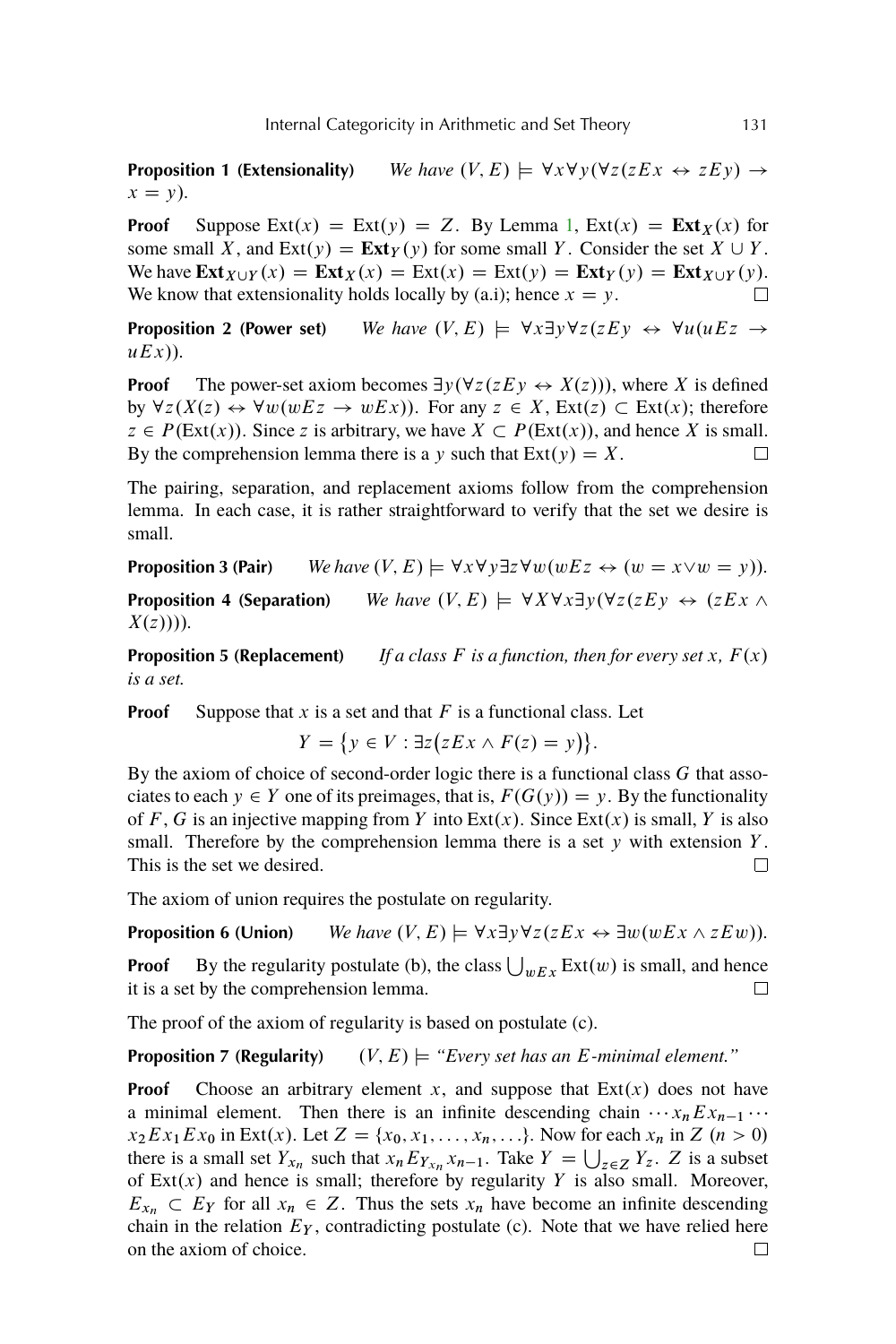<span id="page-11-0"></span>Now we can tackle the axiom of infinity.

**Proposition 8 (Infinity)** *We have*  $(V, E) \models$  *"There exists an infinite set."* 

**Proof** Consider the witness C for postulate (d). Postulate (d) asserts that  $(\mathfrak{M}, \mathcal{G})$ thinks that  $C$  is transitive. Since "X is transitive" is equivalent to the universal formula

$$
\forall x \forall y \forall Y ((X(x) \land y E_Y x) \rightarrow X(y)),
$$

it is preserved downward to the submodel  $V$  of  $\mathfrak{M}$ . Therefore  $V$  also thinks  $C$  is transitive. Since C is infinite, there is an injective class function  $F$  from C to its proper subset. Define the class  $X$  as follows:

$$
\forall x (X(y, z) \leftrightarrow F(y) = z).
$$

The class X has cardinality less than or equal to  $C \times C$ , and hence is small by regularity. Let f be the set the extension of which is  $X$ , and let c be the set the extension of which is C. Then f is an injective function in the sense of  $(V, E)$  from  $c$  to its proper subset; therefore  $c$  is an infinite set in  $V$ .  $\Box$ 

Finally, we prove the axiom of choice. Note that we assume in second order logic the axiom of choice AC in addition to the comprehension axioms. However, what we will prove is the internalized version of AC, that is, in the sense of the model  $(V, E)$ . This is similar in spirit to the proof of the axiom of infinity: we assume the existence of an infinite object in the sense of second-order logic, and the proof consists of internalizing the infinite object into  $(V, E)$ .

**Proposition 9 (Choice)** *We have*  $(V, E) \models "For any set x, if the empty set is not$ *a member of* x*, then there is a choice function on* x*."*

**Proof** Suppose that for each  $y \in Ext(x)$  there is  $z \in Ext(y)$ . By AC there is a class function F such that for all  $y \in Ext(x)$ ,  $F(y) \in Ext(y)$ , that is,  $F(y)Ev$ . Similarly to the proof of the axiom of infinity, let  $f$  be the set the extension of which is  $F$ . This  $f$  is a choice function on  $x$ .  $\Box$ 

We have checked all the axioms. This ends the proof of Theorem [4.](#page-8-0)  $\Box$ 

The question arises to what extent the assumption  $\Gamma$  in Theorem [4](#page-8-0) is really anything but another way of saying that some classes constitute a model of set theory. Let us then discuss the axiom  $\Gamma$ . The point of  $\Gamma$  is that it uses second-order logic to say that there are an inaccessible number of elements in the universe, an obvious prerequisite to building a model of  $ZFC^2$ . To say that the cardinality of the universe is an uncountable regular cardinal is easy enough. Likewise, to say that the number of elements in the universe is a strong limit cardinal is straightforward. This does not, however, seem to suffice. So we have to assume that the power sets, which demonstrate that the number of elements of the universe is a strong limit cardinal, cohere. But that is all we need.

In retrospect, what we have done is similar in spirit to what Burgess establishes in [\[1\]](#page-12-0). Burgess proves the consistency (model existence) of  $ZFC^2$  under the following two assumptions.

- (a) There are just as many individuals as small classes.
- (b) There are indescribably many individuals.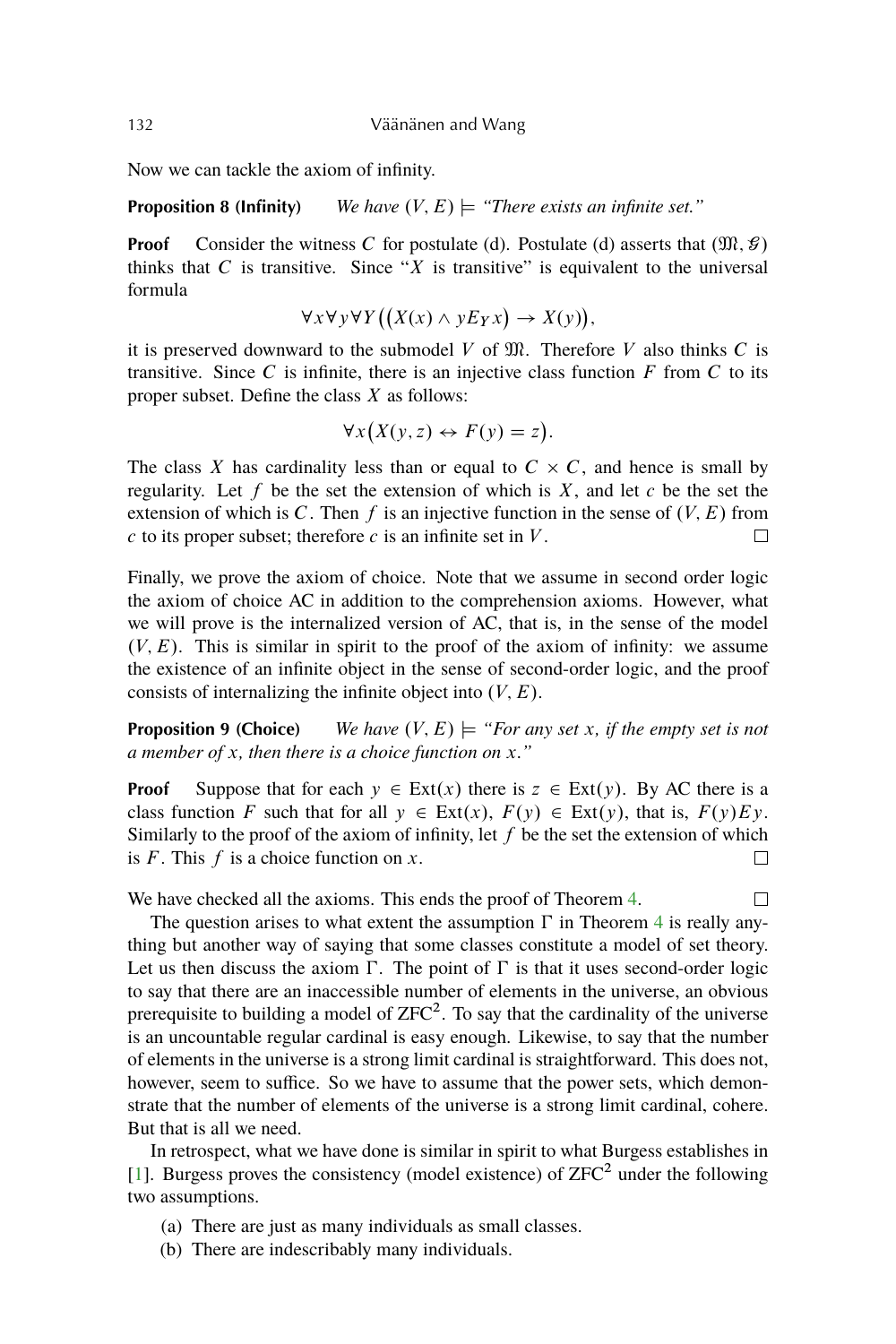<span id="page-12-0"></span>Assumption (a) is essentially what we have achieved with Lemmas [2](#page-9-0) and [3:](#page-9-0) to each small class there corresponds a set (i.e., an individual), and the extension of each set is a small class. The connection between (b) and our approach remains a topic for further investigation.

#### **Notes**

- 1. Note that  $ZFC^2$  is a finite set of axioms.
- 2. More exactly  $(V_K, \in)$ .
- 3. In the sense of the model, not necessarily in the "real" V .
- 4. In the sense of the model, not necessarily in the "real" V .

### **References**

- [1] Burgess, J. P., "Axioms of infinity as the starting point for rigorous mathematics," *Annals of the Japan Association for Philosophy of Science*, vol. 20 (2012), pp. 17–28. [MR 2957062.](http://www.ams.org/mathscinet-getitem?mr=2957062) [132](#page-11-0)
- [2] Dedekind, R., *Was sind und was sollen die Zahlen?*, 8th edition, Friedr. Vieweg & Sohn, Braunschweig, 1960. [MR 0106846.](http://www.ams.org/mathscinet-getitem?mr=0106846) [123](#page-2-0)
- [3] Henkin, L., "Completeness in the theory of types," *Journal of Symbolic Logic*, vol. 15 (1950), pp. 81–91. [Zbl 0039.00801.](http://www.emis.de/cgi-bin/MATH-item?0039.00801) [MR 0036188.](http://www.ams.org/mathscinet-getitem?mr=0036188) [122](#page-1-0)
- [4] Simpson, S., and K. Yokoyama, "Reverse mathematics and Peano categoricity," *Annals of Pure and Applied Logic*, vol. 164 (2013), pp. 284–93. [MR 3001547.](http://www.ams.org/mathscinet-getitem?mr=3001547) [125](#page-4-0)
- [5] Väänänen, J., "Second order logic or set theory?," *Bulletin of Symbolic Logic*, vol. 18 (2012), pp. 91-121. [MR 2798269.](http://www.ams.org/mathscinet-getitem?mr=2798269) [121,](#page-0-0) [122](#page-1-0)
- [6] Zermelo, E., "Über Grenzzahlen und Mengenbereiche. Neue Untersuchungen über die Grundlagen der Mengenlehre," *Fundamenta Mathematicae*, vol. 16 (1930), pp. 29–47. [126](#page-5-0)

#### **Acknowledgments**

Authors' research partially supported by Academy of Finland grant 40734 and by the European Science Foundation EUROCORES LogICCC programme LINT project.

Väänänen Department of Mathematics and Statistics University of Helsinki P.O. Box 68 (Gustaf Hällströmin katu 2b) FI-00014 University of Helsinki Finland and Institute for Logic, Language and Computation University of Amsterdam Science Park 107 1098 XG Amsterdam The Netherlands [jouko.vaananen@helsinki.fi](mailto:jouko.vaananen@helsinki.fi)